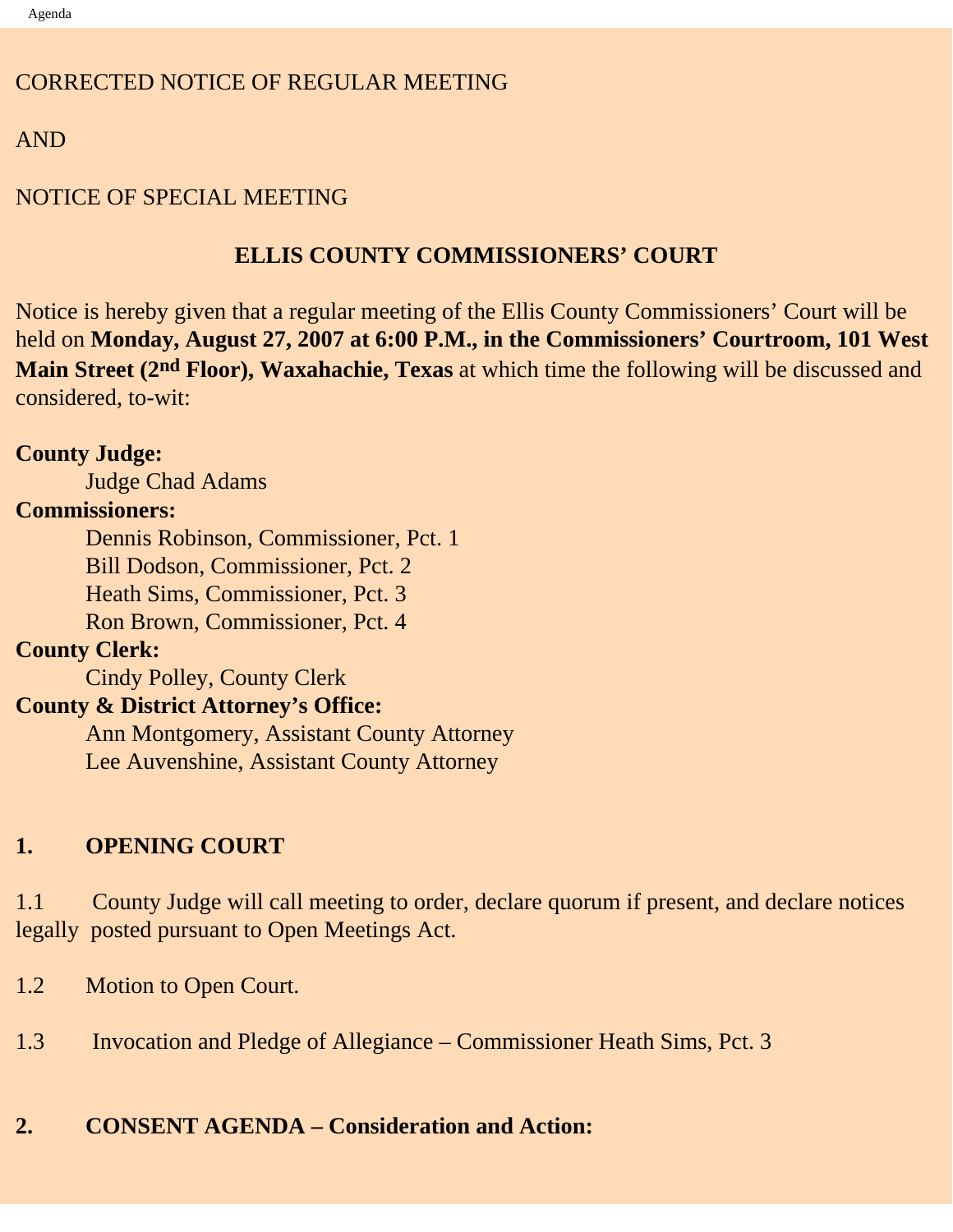Agenda

#### **Administrative***:*

A1 Approval of Regular Bills, Payroll, and Officers' Reports.

A2 Approval of the July 2007 Travel Reports of the Texas Cooperative Extension Office

Mark Arnold, Agriculture

Page Bishop, 4-H

Rita Hodges, Family & Consumer Sciences

 A3 Acceptance of Certificate of Completion for Diana Buckley for a course of Training on the Texas Open Meeting Act that satisfies the legal requirement of Government Code Section 551.005.

 A4 Acknowledgement of Diana Buckley's recent appointment as Region III Director for the National Association of County Information Officers (NACIO).

 A5 Acceptance of the reassignment of the Ellis County contract with Government e-Management Solutions, Inc. ("GEMS") to N. Harris Computer Corporation.

### **Financial:**

F1 From 5-001-0613-0810 Auto Tires, 5-001-0613-0821 Uniform Expense, 5-001-0613- 0811 Auto Insurance to 5-001-0613-0802 Equipment – Jimmie Ray, Constable Pct. 3

F2 From 5-011-0703-0904 Asphalt to 5-011-0703-0912 Bridge Repair – Heath Sims, Commissioner, Pct. 3

F3 From 5-010-0652-0840 Contract Labor to 5-010-06520-0911 General Expenses – Bill Dodson, Commissioner, Pct. 2

F4 From 5-010-0652-0908 Lumber to 5-010-0652-0902 Gas/Oil – Bill Dodson, Commissioner, Pct. 2

F5 From 5-010-0652-0906 Culverts to 5-010-0652-0901 Repairs/Parts – Bill Dodson, Commissioner, Pct. 2

F6 From 5-001-0385-0803 Furniture/Fixtures, 5-001-0385-0801 Supplies to 5-001-0385- 0807 Gen. Misc. – Gene Calvert, Judge, County Court at Law #2

F7 From 3-001-0000-0302 Fund Balance to 5-001-0010-0811 Auto Purchase, 5-001-0375- 0811 Auto Purchase, 5-001-0060-0802 Equipment, 5-001-0385-0802 Equipment – Chad Adams, County Judge

F8 From 5-001-0340-0802 Equipment to 5-001-0530-0802 Equipment – Chad Adams, County Judge

F9 Approval of a tax refund for overpayment to Homecomings Financial Network for Account #201718 in the amount of \$3,600 – John Bridges, Tax Assessor/Collector

F10 From 5-009-0601-0911 Gen Misc/FM1 to 5-009-0601-0901 Repairs-Parts/FM1 – Dennis Robinson, Commissioner, Pct. 1

F11 From 5-001-0360-0846 Witness Fee, 5-001-0360-0802 Equipment, 5-001-0360-0833 Court Reporting to 5-001-0360-0805 Conference, 5-001-0360-0807 Gen Misc. – Joe Grubbs,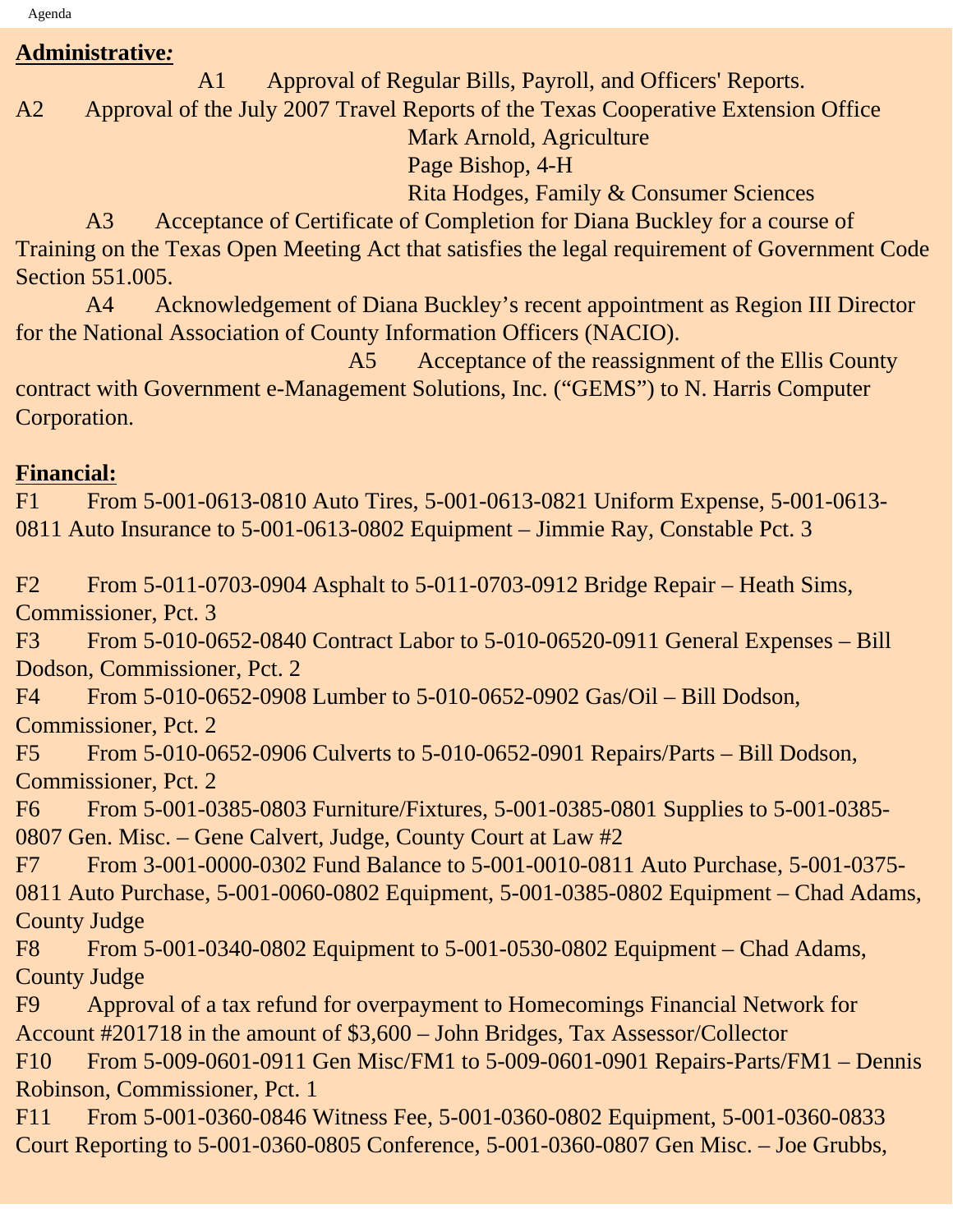District Attorney

F12 From 3-047-0000-0302 Fund Balance to 5-047-0000-0001 Gen. Exp. – Ray Stewart, **Sheriff** 

F13 From 5-005-0703-0502 Wages to 5-005-0703-0911 Gen Misc. – Heath Sims, Commissioner, Pct 3

## **Simplified Plat**

2.1 Harvest Rose Ranch, 2 lots, Larry La Rose, Pct. 3.

# **3. ADMINISTRATIVE**

3.1 Consideration and action to approve a work order under an Interlocal Agreement Between Milford ISD and Ellis County Precinct 3 to patch two parking lots. - Heath Sims, Commissioner, Pct. 3

3.2 Presentation and information abut legislative changes to the Texas Emissions Reduction Plan (TERP) and the Low Income Vehicle Repair Assistance Program from Air Check Texas

Jason Brown and Shannon Stevenson, North Central Texas Council of Governments

3.3 Consideration and action to approve a Proclamation declaring September 15, 2007 as Moral Courage Day in Ellis County.

Chad Adams, County Judge

3.4 Consideration and action to approve a road abandonment, specifically to close Buchanan Dr. located in Quail Creek Village Sec. No. 2 Addition (within this private property), Ellis County, Texas including but not limited to all easements, dedications and right of ways. Ron Brown, Commissioner, Pct. 4

3.5 Consideration and action to adopt an order pursuant to §251.057 of the Texas Transportation Code to acknowledge the abandonment of approximately 20 feet of former county right-of-way adjacent to F.M. 55 near Avalon which has been enclosed by a fence continuously for more than 20 years.

Lee Auvenshine, Assistant County and District Attorney 3.6 Discussion of the Ellis County Animal Control Ordinance.

- Heath Sims, Commissioner, Pct. 3

3.7 Consideration and action to approve an Interlocal Agreement between the City of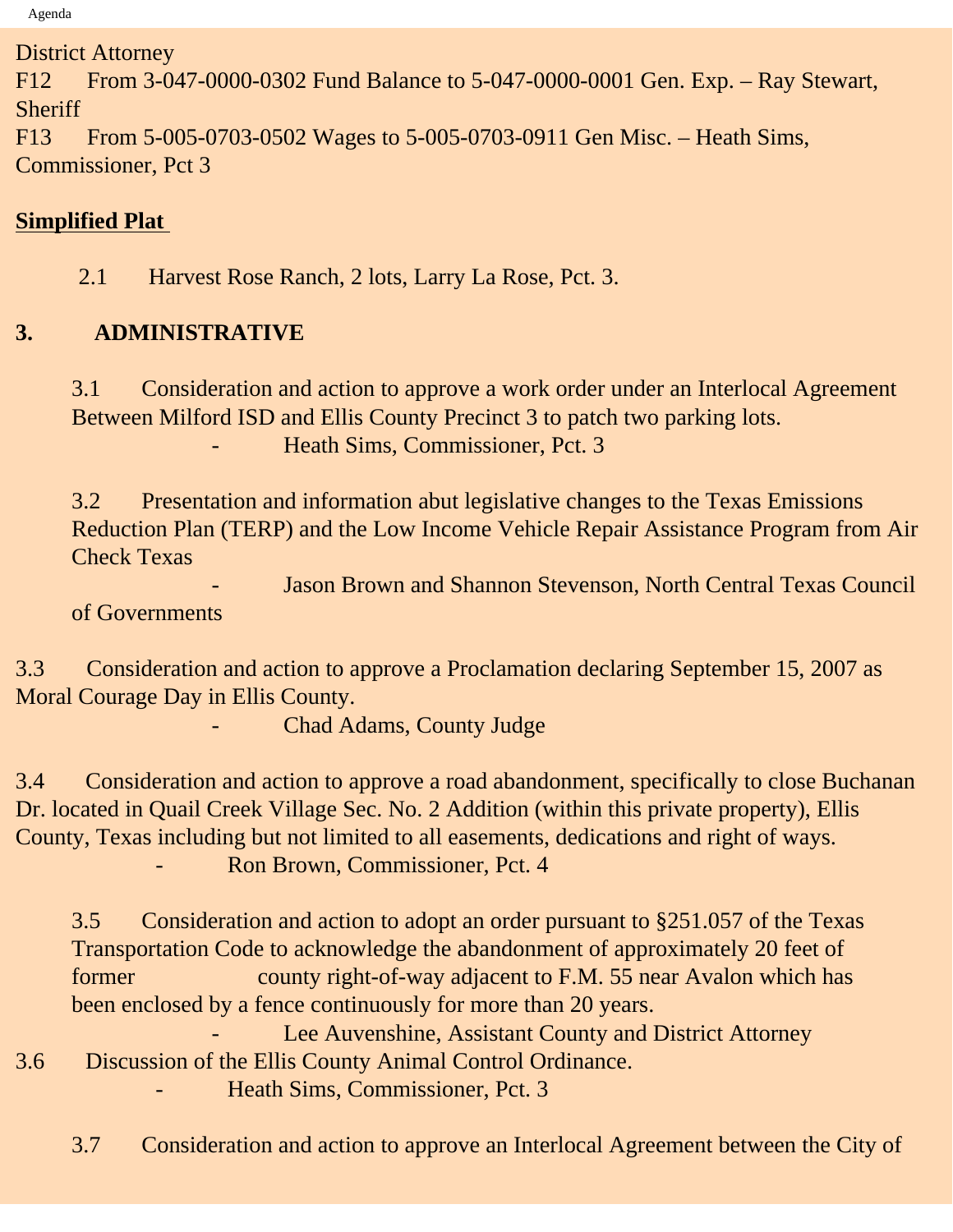Mansfield, Texas and Ellis County, Texas, and Reinvestment Zone Number One, City of Mansfield, Texas for participation in the Tax Increment Zone for a period from January 1, 2006 through December 31, 2030.

- Barbra Leftwich, Ellis County Planner

3.8 Consideration and action to issue a letter of intent for the purchase of real property on Sonoma Trail in Ennis, Texas, for the site of a sub-courthouse, contingent upon conveyance of clear title to the property and other legal considerations.

Joe White, Ellis County Engineer

 3.9 Consideration and action to approve the Election Day Polling locations for November 6, 2007 Amendment Election.

Jane Anderson, Elections Administrator

 3.10 Consideration and action to approve the Early Voting schedule for November 6, 2007 Amendment Election.

Jane Anderson, Elections Administrator

 3.11 Consideration and action to approve a Lease Agreement with the City of Ovilla for the AutoMark voting equipment

Jane Anderson, Elections Administrator

 3.12 Consideration and action to approve a Lease Agreement with the City of Red Oak for the AutoMark voting equipment

Jane Anderson, Elections Administrator

3.13 Consideration and action to enter into a pilot recovery agreement with AIM Healthcare Service for a period of 90 days, authorizing AIM to conduct financial audits of participating healthcare providers and make credit balance recoveries.

- Diana Buckley, Indigent Health Care Director

3.14 Consideration and action to approve the FY 2007-2008 Payroll Schedule. - Debbie Sartor, Human Resources Director

3.15 Consideration and action to approve the renewal of medical and dental benefits through the Texas Association of Counties Health and Employee Benefits Pool. - Debbie Sartor, Human Resources Director

3.16 Consideration and action to approve the contribution rate for retired county employees that are covered under the Ellis County health insurance plan.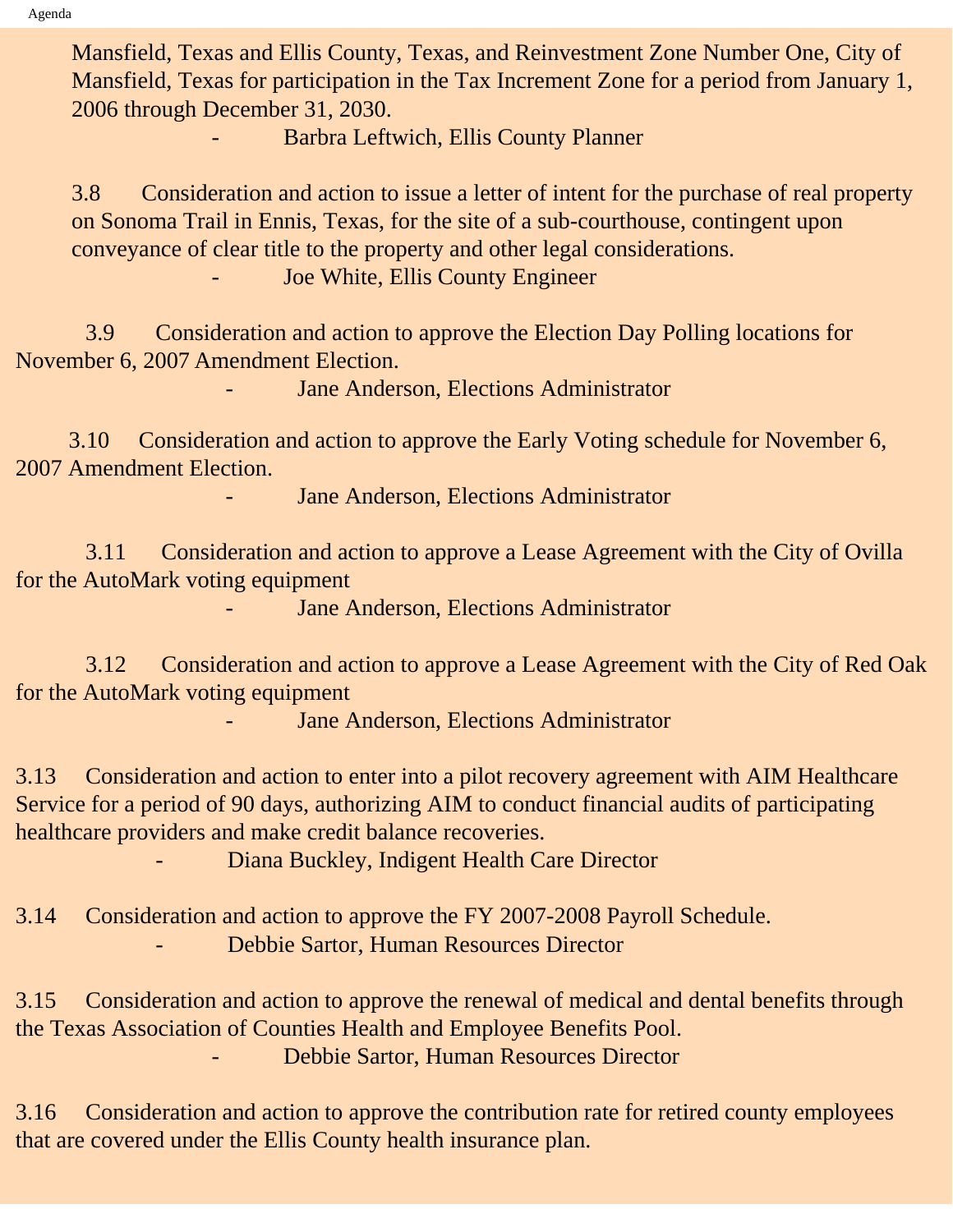-

- Debbie Sartor, Human Resources Director

3.17 Discussion only regarding TCDRS employee participation for part-time employees. - Debbie Sartor, Human Resources Director

3.18 Consideration and action to approve proposed changes to the Ellis County Sheriff and Constable Fees, effective January 1, 2008.

- Holly Davis, Special Projects Director

3.19 Consideration and action to approve the FY 2007-2008 Holiday Schedule. Chad Adams, County Judge

3.20 Consideration and action to approve the FY 2007-2008 Commissioners' Court Schedule.

Chad Adams, County Judge

3.21 Consideration and action regarding setting the date, time and locations of the public hearing on the proposed budget for Budget FY 2007-2008, pursuant to Texas Local Government Code §111.007, as follows:

 September 10, 2007 10:00 a.m. Ellis County Commissioners Courtroom 101 West Main Street Waxahachie, Texas, 75165 - Holly Davis, Special Projects Director

 3.22 Consideration and action regarding discussing the Tax Rate for Budget FY 2007- 2008 and take record vote to place the proposal to adopt the rate at a future meeting. **Holly Davis, Special Projects Director** 

 3.23 Consideration and action to schedule two (2) public hearings to discuss setting the proposed tax rate for Budget FY 2007-2008, and setting time and location of such public hearings, pursuant to Texas Tax Code §26.06, as follows:

 **September 10, 2007 at 10 a.m.** *and and and***</del> <b>***and* **September 17, 2007 at 10 a.m.**

Ellis County Commissioners Courtroom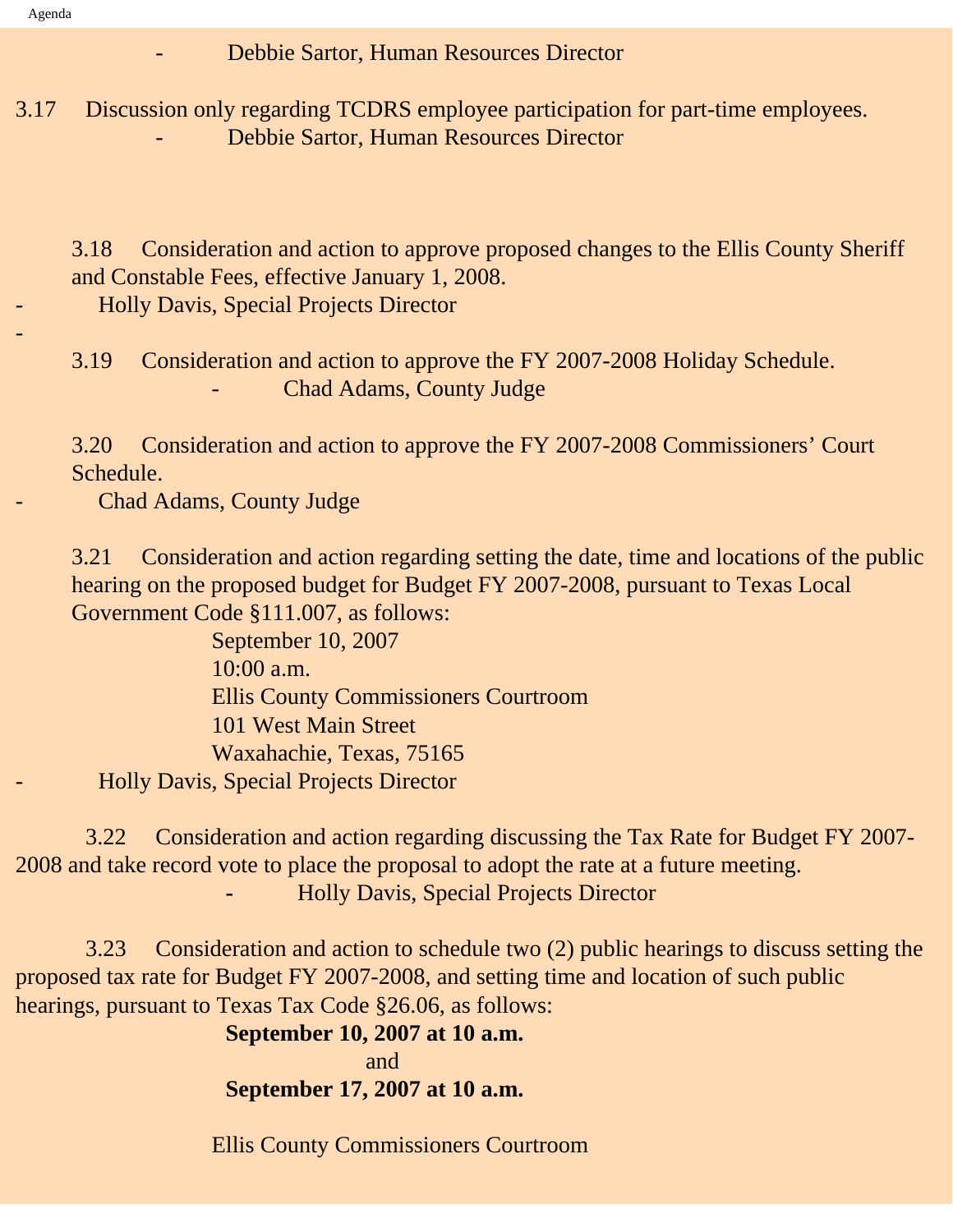# 101 West Main Street Waxahachie, Texas, 75165 - Holly Davis, Special Projects Director

3.24Consideration and action regarding approval of salaries, expenses and allowances of elected officials for Budget FY 2007-2008, pursuant to Texas Local Government Code §152.013.

#### - Holly Davis, Administrative Assistant

3.25 Consideration and action to give the County Judge the authority to enter into a contract with Getzandaner Properties for the lease of a building located at the corner of Monroe and Franklin Streets in Waxahachie, Texas at a cost of \$500 per month, said lease to run parallel with the County lease on the Voter's Administration Building.

Heath Sims, Commissioner, Pct. 3

3.26 Discussion concerning the Ellis County Personnel Policy Manual and the need for possible review and updating of the manual.

Heath Sims, Commissioner, Pct. 3

### **4. PURCHASING Consideration and action regarding the following presented by Richard Denniston, Purchasing Agent:**

 4.1 To approve the attached list as surplus for the Sheriff's Office and to approve placing the items up for auction.

 4.2 To approve the purchase of steel outside the bid book from Eagle Steel to repair a bridge in Precinct 1 in the amount of \$130.40.

### **5. ADJOURN FOR PUBLIC MEETING**

# **6. PUBLIC MEETING**

 6.1 Public meeting for proposed updated order for Ellis County On-Site Sewage Facility Rules and Regulations under the authority of Chapter 366, Texas Health and Safety Code.

# **7. ADJOURN TO REGULAR SESSION**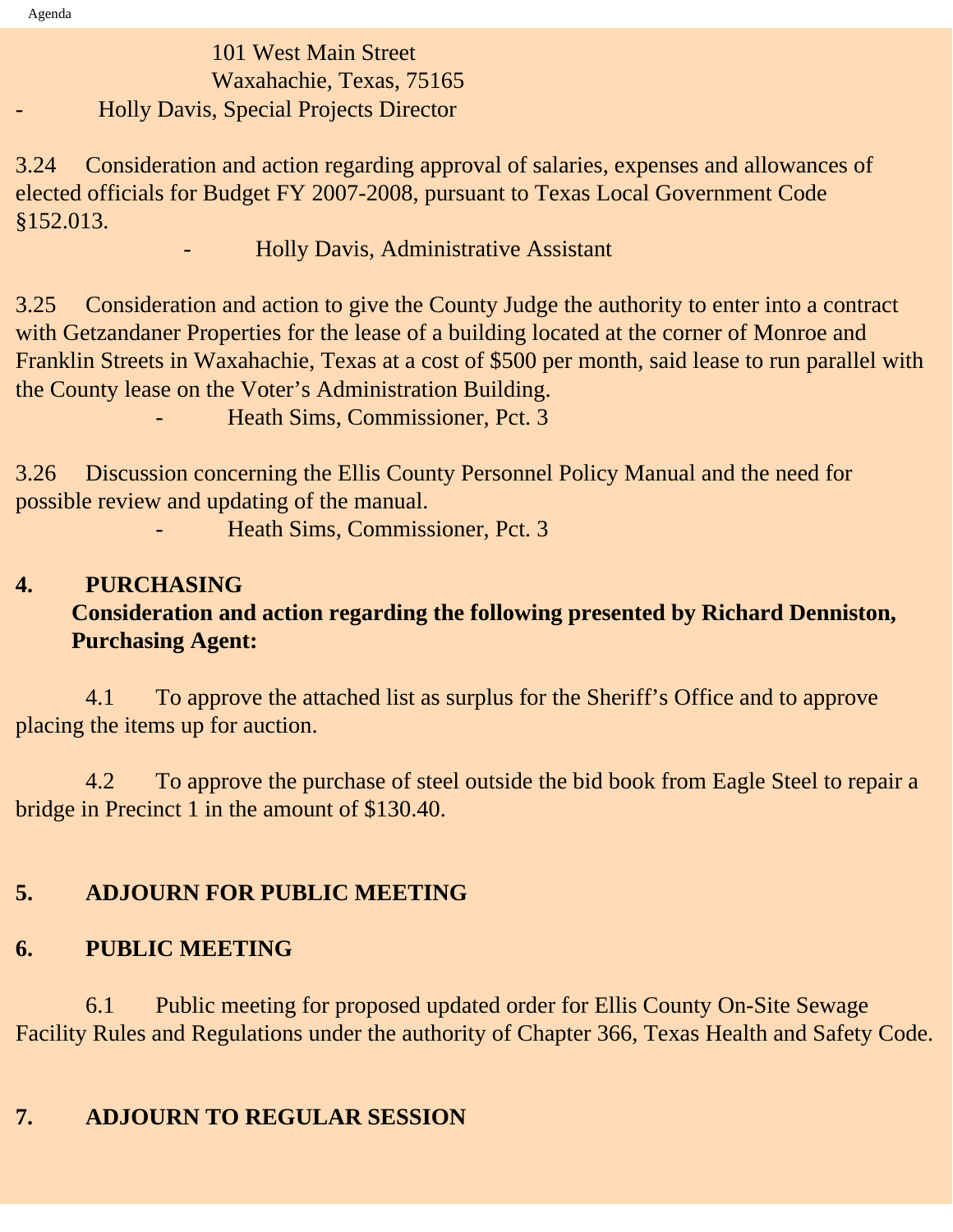## **8. DEPARTMENT OF COUNTY DEVELOPMENT**

## **Consideration and action regarding the following presented by Delton Ake, Director Department of Development:**

 8.1 To approve a contract with VMSoft Products for the SAFE Software Program for Septic Maintenance Contract tracking at an annual cost of \$2,300.

 8.2 To grant a variance to County of Ellis Rules, Regulations, And Specifications for Subdivisions And Manufactured Home Parks as it relates to the fire hydrant requirement on FM 55, Randy

and Beverly Duckett; Pct. 2.

 8.3 Replat – Grande Casa Ranchitos, Installment 2, lot 5 into 5A & 5B, Wynette Amason; Pct. 3.

 8.4 Preliminary plat – Cottonwood Creek, Phase One, 146 lots, C.J. Cottonwood, L.P.; Pct. 4.

 8.5 Final Plat – Black Champ Country Estates, 14 lots, T.F. Baker Properties, L.L.C.; Pct. 4.

 8.6 To grant a variance to County of Ellis Rules, Regulations, And Specifications for Subdivisions And Manufactured Home Parks as it relates to the road frontage requirement of 150' on East Highland Road, Don and Paula Croft; Pct. 4.

 8.7 To amend County of Ellis On-Site Sewage Facility Rules (copies available at the Ellis County Department of County Development Office), Delton Ake.

# **9. RECESS TO CONVENE TO EXECUTIVE SESSION**

## **10. EXECUTIVE SESSION**

"The Commissioners' Court of Ellis County reserves the right to adjourn into **Executive Session** at any time during the course of this meeting to discuss any of the matters listed in this agenda, in the order deemed appropriate, as authorized by Texas Government Code §551.071 and § 551.072**,** or to seek the advice of its attorney and/or other attorneys representing Ellis County on any matter in which the duty of the attorney to the Commissioners' Court under the Texas Disciplinary Rules of Professional Conduct of the State Bar of Texas clearly conflicts with Texas Government Code Chapter 551 or as otherwise may be permitted under §551.071 and § 551.072."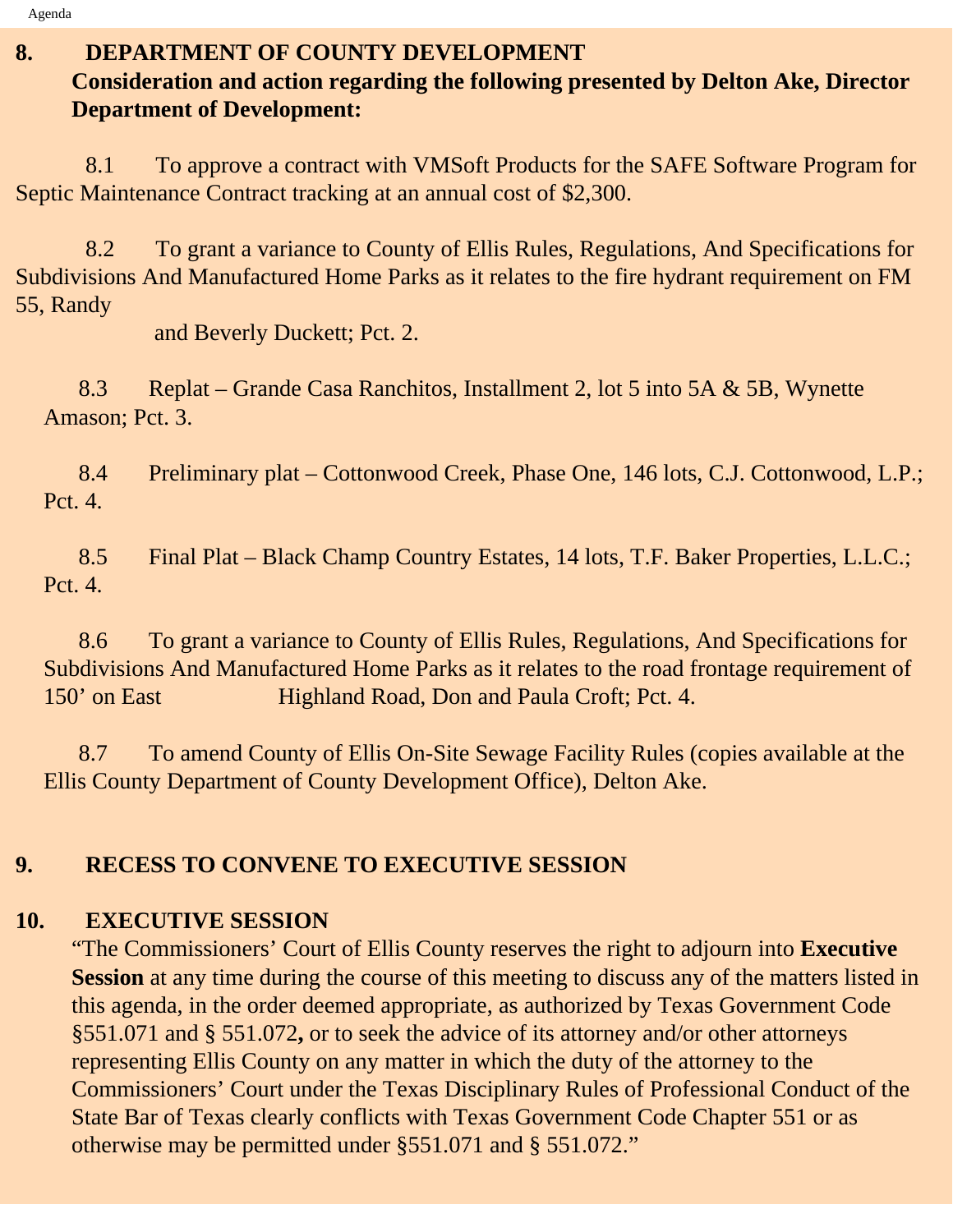10.1 Pursuant to §551.071 of the Texas Government Code, consultation with legal counsel regarding current litigation.

10.2 Discussion regarding the purchase, exchange, lease, sale or value of real property as allowed by Texas Government Code, § 551.072, "if deliberation in an open meeting would have a detrimental effect on the position of the governmental body in negotiations with a third person."

#### 11. ADJOURNMENT OF EXECUTIVE SESSION

#### **12. ADJOURNMENT**

Signed this the 24th day of August, 2007.

 $\overline{\phantom{a}}$  , and the set of the set of the set of the set of the set of the set of the set of the set of the set of the set of the set of the set of the set of the set of the set of the set of the set of the set of the s

Chad Adams Ellis County Judge

I, the undersigned, County Clerk of the Ellis County Commissioners Court do hereby certify that the above Notice of Regular Meeting of the Ellis County Commissioners Court is a true and correct copy of said Notice, that I received said Notice, and it was posted at the doors of the Ellis County Courthouse, a place readily accessible to the general public at all times on the 24th day of August, 2007, at \_\_\_\_\_\_\_\_\_\_\_\_ a.m./p.m.

Cindy Polley, County Clerk

By\_\_\_\_\_\_\_\_\_\_\_\_\_\_\_\_\_\_\_\_\_\_\_\_\_\_\_\_\_\_\_\_\_\_

 The Commissioners Court reserves the right to consider and take action on the above agenda items in any particular order.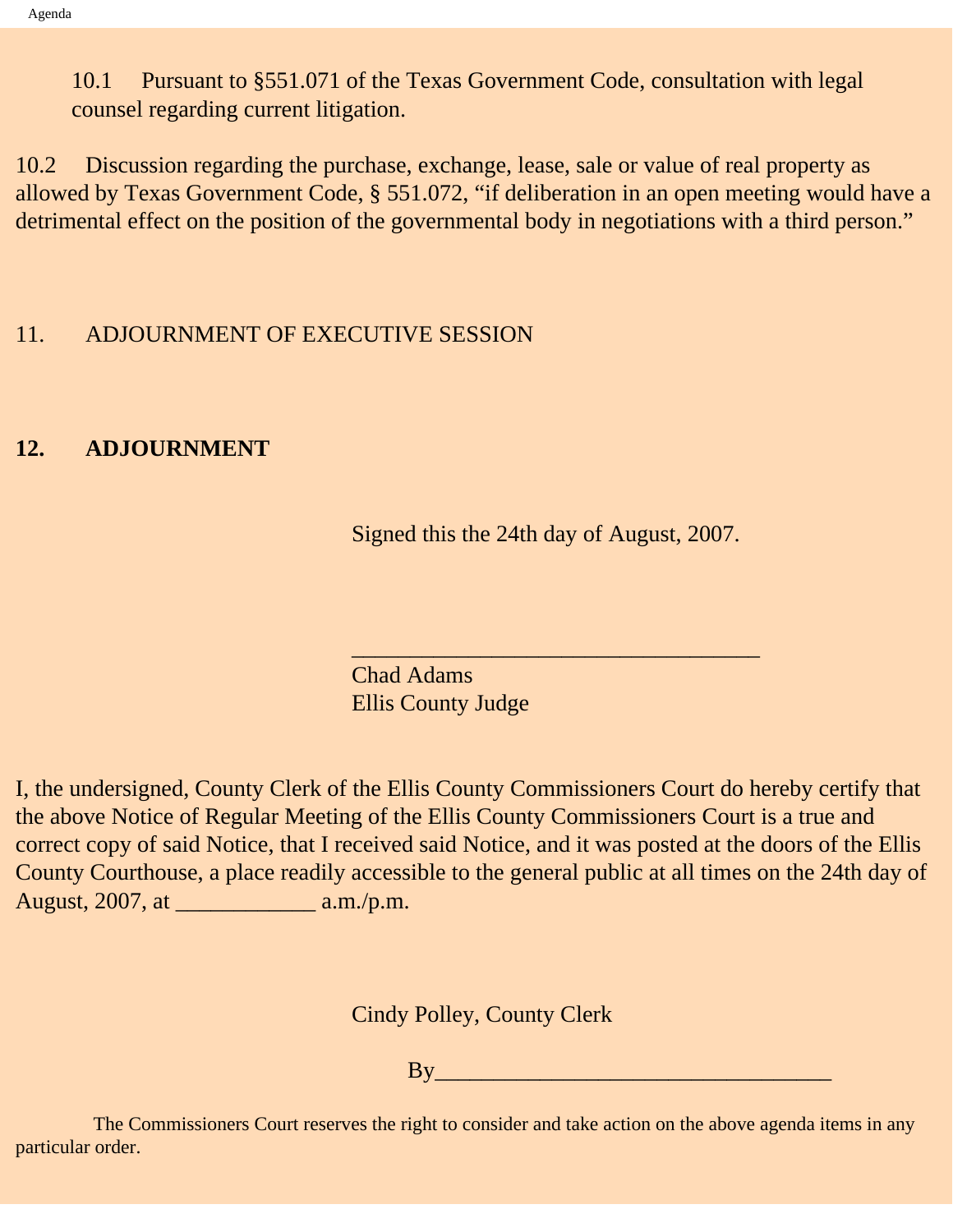Anyone wishing to address the Commissioners Court concerning a posted agenda item must make a formal request by presenting a "Participation Form" to the County Clerk at least 10 minutes prior to the beginning of the meeting.

 If you or your representative, have a disability that requires special arrangements and you plan to attend this public meeting, please contact the County Judge's Office at (972) 825-5011 within 72 hours of the meeting. Reasonable accommodations will be made to meet your needs at the meeting.

#### NOTICE OF SPECIAL MEETING

#### **ELLIS COUNTY COMMISSIONERS' COURT**

Notice is hereby given that a special meeting of the Ellis County Commissioners' Court will be held on **Thursday, August 30 at 12:30 p.m., in the Commissioners' Courtroom, 101 West Main Street (2nd Floor), Waxahachie, Texas** at which time the following will be discussed and considered, to-wit:

#### **County Judge:**

Judge Chad Adams

#### **Commissioners:**

Dennis Robinson, Commissioner, Pct. 1

Bill Dodson, Commissioner, Pct. 2

Heath Sims, Commissioner, Pct. 3

Ron Brown, Commissioner, Pct. 4

#### **County Clerk:**

Cindy Polley, County Clerk

#### **County & District Attorney's Office:**

 Ann Montgomery, Assistant County Attorney Lee Auvenshine, Assistant County Attorney

#### **1. OPENING COURT**

1.1 County Judge will call meeting to order, declare quorum if present, and declare notices legally posted pursuant to Open Meetings Act.

#### 1.2 Motion to Open Court.

1.3 Invocation and Pledge of Allegiance - Commissioner Ron Brown, Pct. 1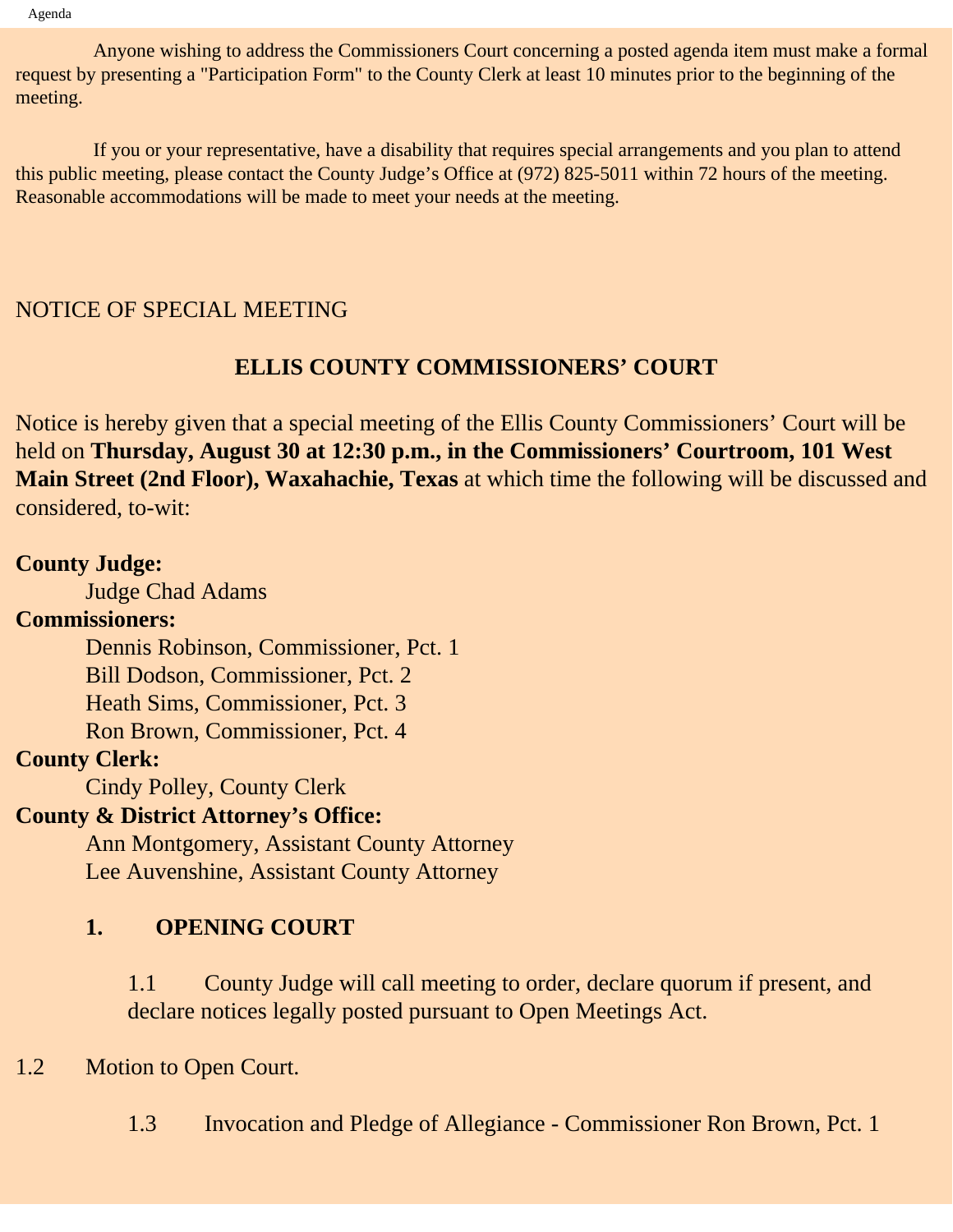#### **2. ADMINISTRATIVE**

2.1 Consideration and action to approve the renewal and/or possible modification to the medical and dental benefits through the Texas Association of Counties Health and Employee Benefits Pool. Options include increasing the prescription drug benefits from no yearly deductible to a \$100.00 yearly deductible with co-payments remaining the same.

Debbie Sartor, Human Resources Director

#### **3. ADJOURN MEETING**

Signed this the 27th day of August, 2007

 $\overline{\phantom{a}}$  , and the set of the set of the set of the set of the set of the set of the set of the set of the set of the set of the set of the set of the set of the set of the set of the set of the set of the set of the s

Chad Adams Ellis County Judge

I, the undersigned, County Clerk of the Ellis County Commissioners Court do hereby certify that the above Notice of Special Meeting of the Ellis County Commissioners Court is a true and correct copy of said Notice, that I received said Notice, and it was posted at the doors of the Ellis County Courthouse, a place readily accessible to the general public at all times on the 27th day of August 2007, at \_\_\_\_\_\_\_\_\_\_\_\_ a.m./p.m.

Cindy Polley, County Clerk